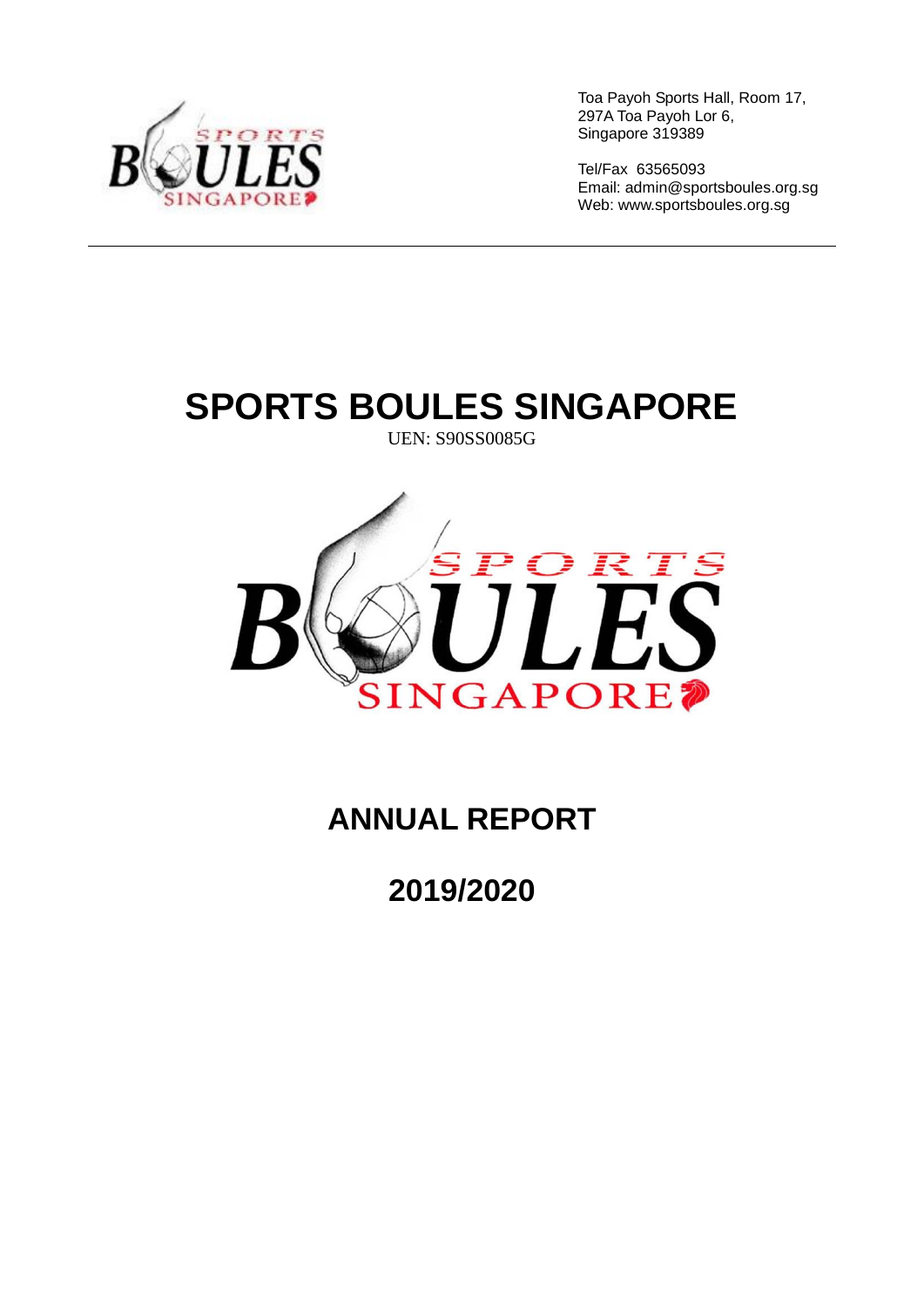

Tel/Fax 63565093 Email: [admin@sportsboules.org.sg](mailto:admin@sportsboules.org.sg) Web: www.sportsboules.org.sg

# **CONTENT**

- **1. President's Forward**
- **2. About Us (MVV, Committee)**
- **3. International Competitions**
- **4. Local Tournaments**
- **5. Promotional Events**
- **6. Appointed Auditors and Bankers**
- **7. Sports Diary 2020**
- **8. Statement of Accounts ending 31 March 2020**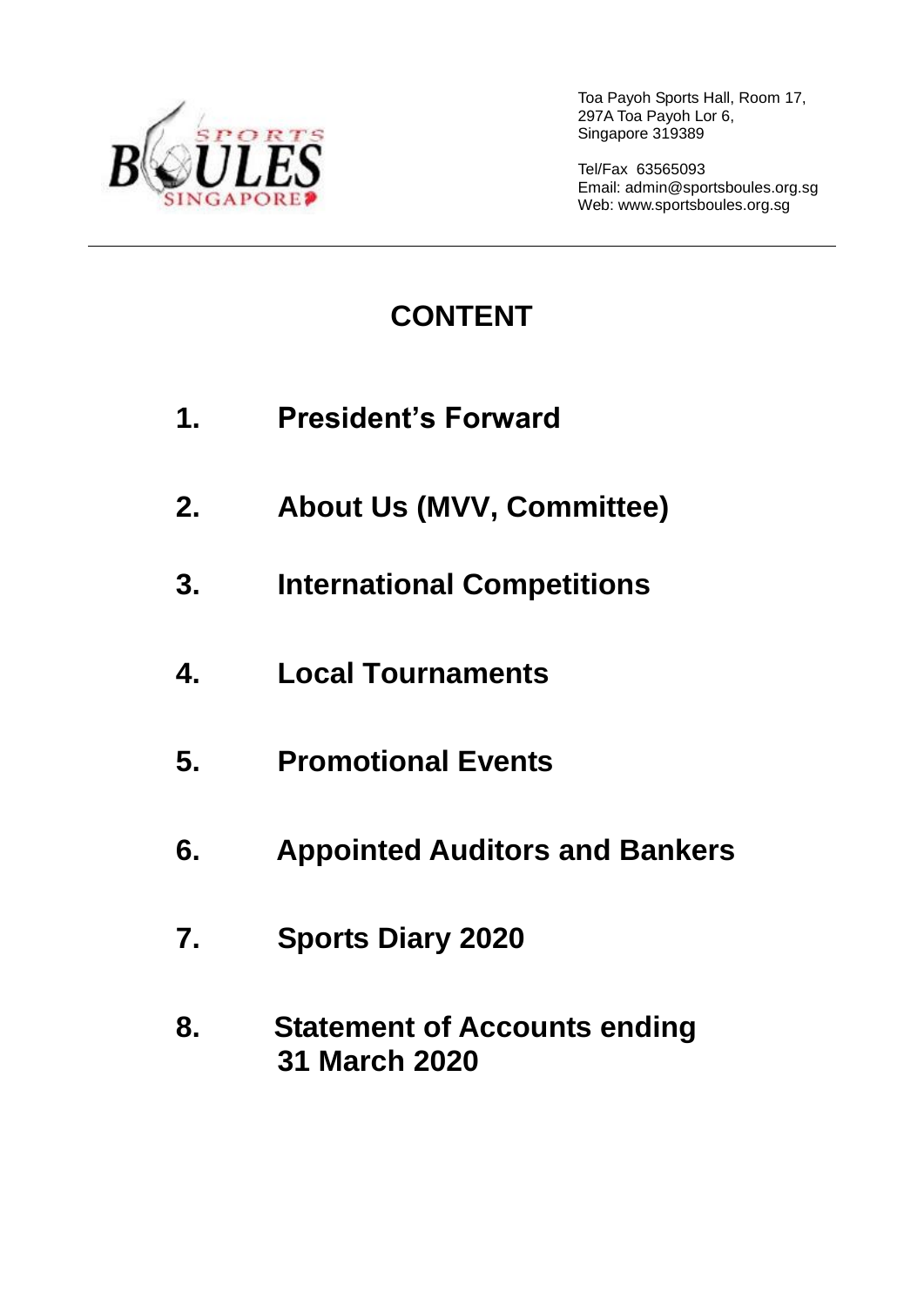

Tel/Fax 63565093 Email: [admin@sportsboules.org.sg](mailto:admin@sportsboules.org.sg) Web: www.sportsboules.org.sg

### **President's Forward**

I would like to start by expressing gratitude towards the committee and their group for their exertion in attempting to keep the NSA lively in Singapore

The Challenge for the current Team is to move forward and adjust ourselves to be more prepared and excel in different Programs.

We also need to grow our membership and increase the level of participation for our events. Without a proper base of players, it would seem unlikely that our financial situation would improve.

Unfortunately reaching the end of the year, Covid-19 have made us inconvenience by conducting training and Our Athletes can't compete local and overseas. Nevertheless we have improve ourselves by adapting online meetings and training via zoom.

We manage to collaborate with NTUC and People Association. Hopefully there will be more collaboration with other Companies.

Finally, I would like to thank everybody once more for their Support, Tough work and sacrifice during the past year. All these would not be able to do it without the contributions for each and everybody within the NSA

Goh Wee Teck President, 2020/21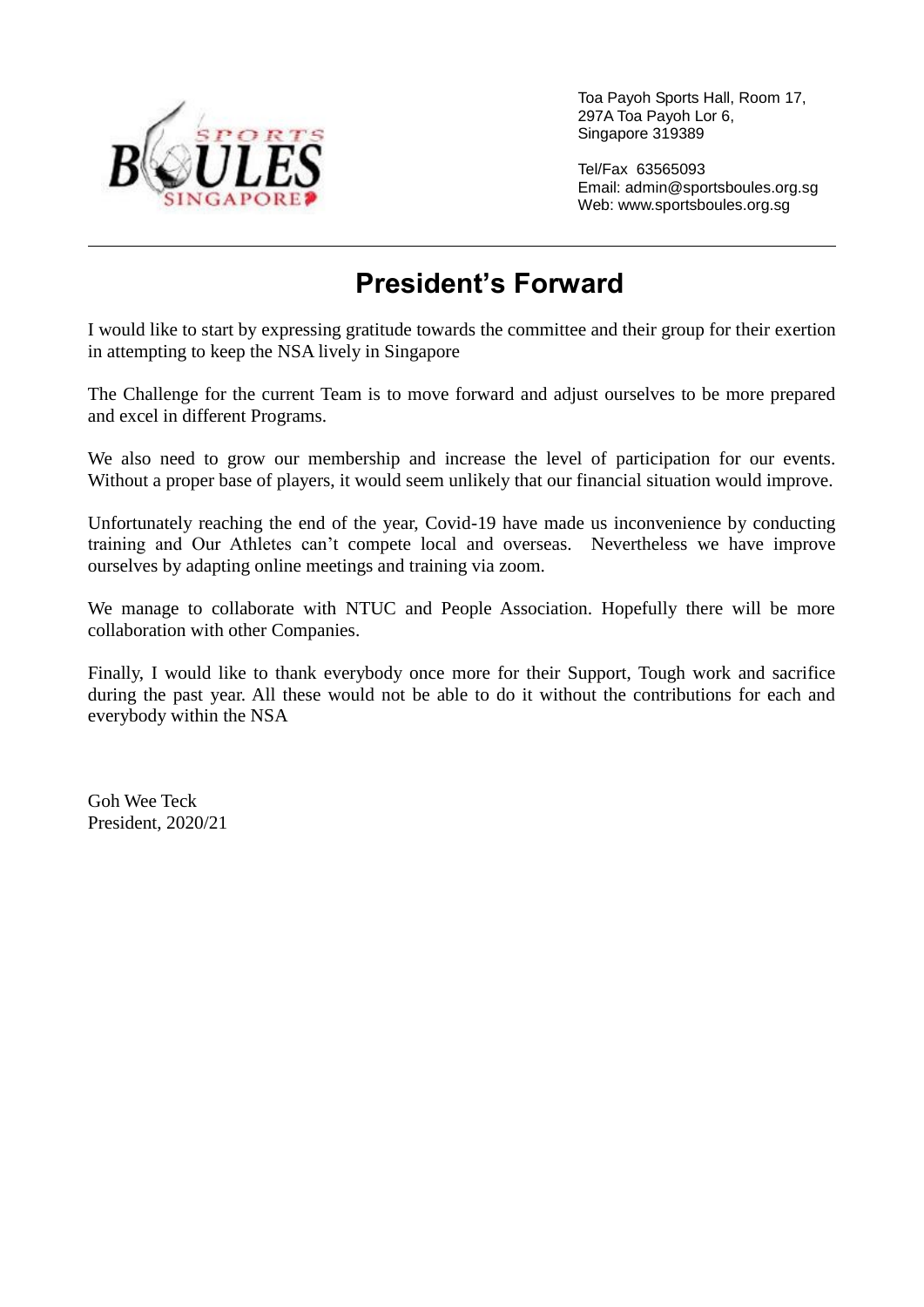

Tel/Fax 63565093 Email: [admin@sportsboules.org.sg](mailto:admin@sportsboules.org.sg) Web: www.sportsboules.org.sg

### **About Us (Committee)**

#### **Name: Constanting Designation: Constanting Appointed Date: Appointed Date:** Goh Wee Teck President 11 December 2019 Tan Gong Neng Gary Hon. Secretary 11 December 2019 Lim Jing Heng Hon. Treasurer 11 December 2019 Anthony Peter Ho Advisor 11 December 2019 Terence Lau Committee Member 11 December 2019 Chin Xiong Sheng Committee Member 11 December 2019 Cheng Zhi Ming Committee Member 11 December 2019 Leck Wan Qing Committee Member 11 December 2019

### **Objectives of the Charity**

Our objectives is to promote the sports of Petanque in Singapore and to promote the relations and exchanges with similar organisations outside Singapore. We also want to develop the knowledge and skill of local Petanque players to international standard.

The policies adopted during the financial year is funded by Sports Singapore.

We will have 4 board meetings in a year which consist of 1 Annual General Meeting and 3 Committee Meetings.

Board Meetings Attendance: (Present) Goh Wee Teck Tan Gong Neng Gary Lim Jing Heng Anthony Peter Ho Terence Lau Chin Xiong Sheng Cheng Zhi Ming Leck Wan Qing Jayden Goh Zhao Wei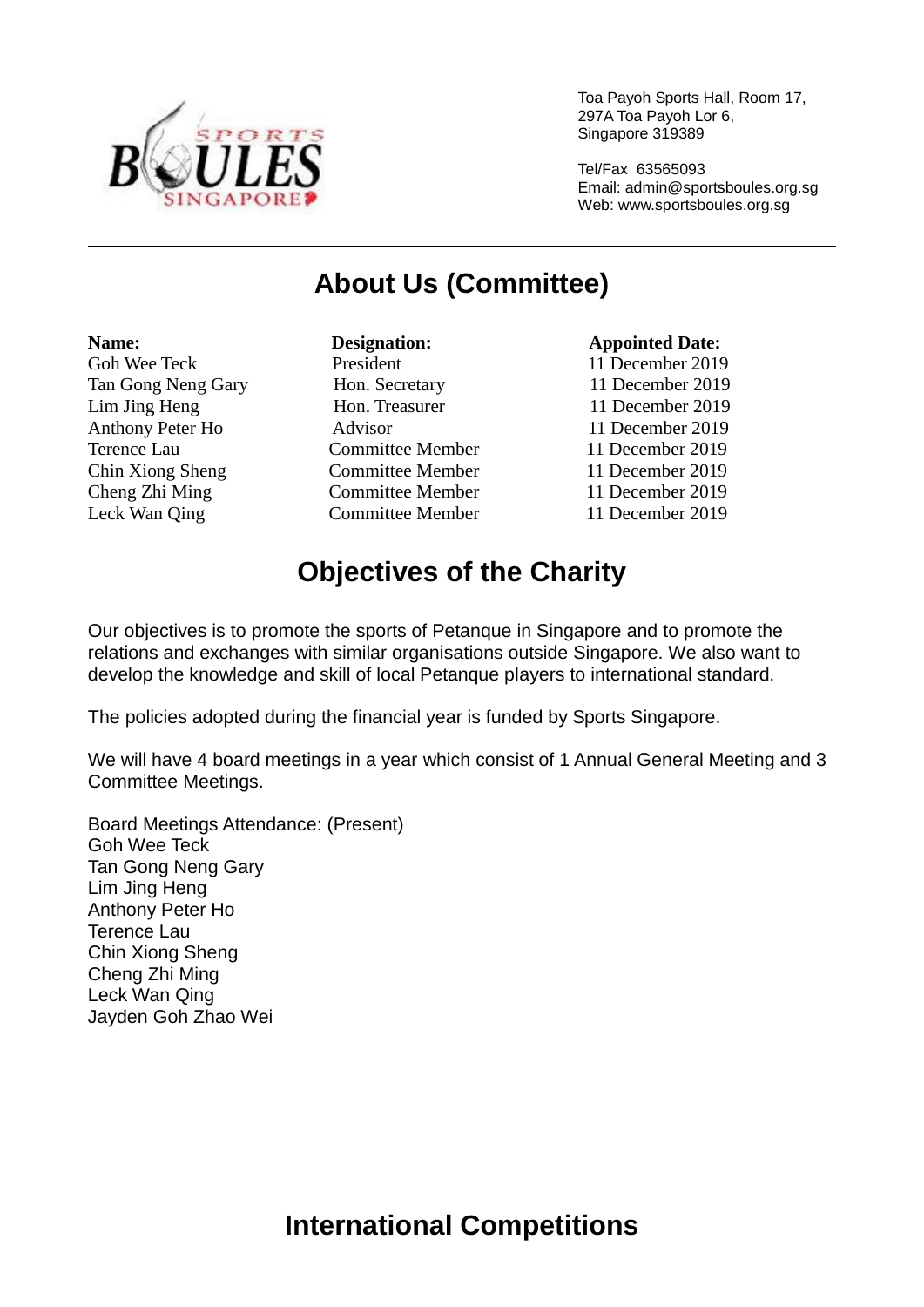

Tel/Fax 63565093 Email: [admin@sportsboules.org.sg](mailto:admin@sportsboules.org.sg) Web: www.sportsboules.org.sg

### 2019

| $23 - 26$ May | 32th Port Authority of Thailand                                       | Womens' Triples (Top 24)                                    |
|---------------|-----------------------------------------------------------------------|-------------------------------------------------------------|
| $23 - 26$ Aug | Brunei Singles 2019 (Open)                                            | Mens' Singles (1 <sup>st</sup> )<br>Womens' Singles (Top 8) |
| $05 - 10$ Sep | 2 <sup>nd</sup> Thailand Petanque International<br>Invitation 2019    | Womens' Triples & Shooting<br>(Top <sub>8</sub> )           |
| $18 - 24$ Nov | 17 <sup>th</sup> juniors and Women World<br>Championships, Phnom Penh | Junior Triples (Top 21)<br>Women Triples (Top 40)           |

### **Local Tournaments:**

Congratulations to all the winners.

### 2019

| 20 Jan      | <b>SBS Doubles (Open)</b> | 1 <sup>st</sup> Yeo Yeo Petanque Club<br>2 <sup>nd</sup> Yu Hua Zone 5 RC<br>3rd Nanyang SCEC<br>SBS 1 (Janice / Hui Ying)                                            |
|-------------|---------------------------|-----------------------------------------------------------------------------------------------------------------------------------------------------------------------|
| 16 & 17 Mar | Singapore Open            | 1 <sup>st</sup> Thai Police A (Thailand)<br>2 <sup>nd</sup> Thai Police B (Thailand)<br>3 <sup>rd</sup> Negeri Sembilan 1 (Malaysia)<br>TRBF 1 (Taiwan)               |
| 19 May      | SBS Triples (Open)        | 1 <sup>st</sup> SBS 2 (Emgeeyar / Elliot / Jing Wei)<br>2 <sup>nd</sup> SBS 5 (Anthony / Shanti / Tiago)<br>3rd SBS 1 (Hui Ying / Su Wei / Janice)<br>Jurong Spring A |
| 07 Jul      | <b>National Doubles</b>   | 1 <sup>st</sup> Nanyang CC A<br>2 <sup>nd</sup> SBS 1 (Emgeeyar / Su wei)<br>3rd Nanyang CC B<br>Nanyang CC C                                                         |
| 11 Aug      | <b>SBS Singles (Open)</b> | 1 <sup>st</sup> Admiralty Zone 4 RC (Stephanie Lim)<br>$2nd$ SBS 12 (Su Wei)<br>3rd SBS 4 (Lim Jing Wei)<br>Yeo Yeo Petanque Club (Koh Kwee Huat)                     |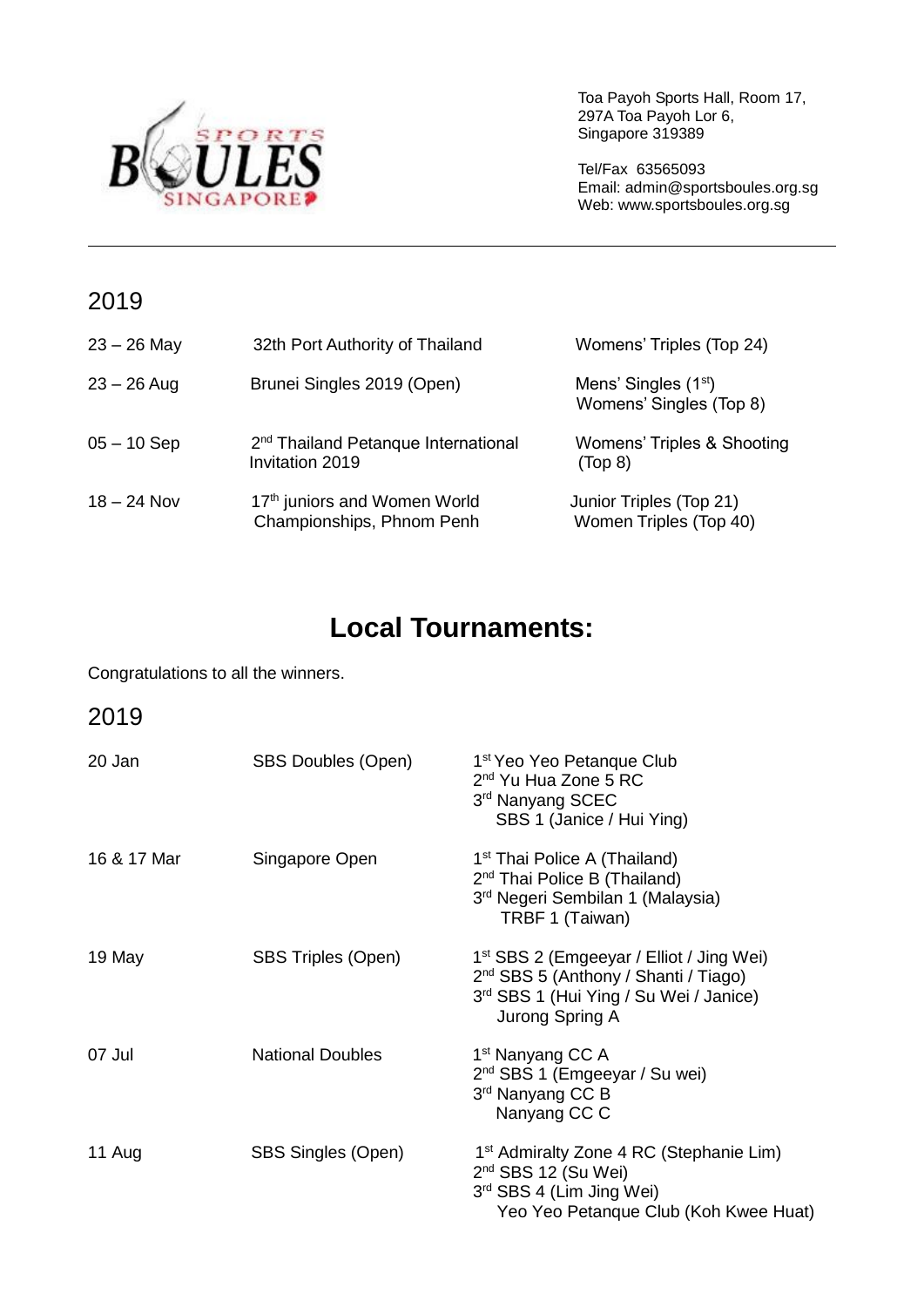

Tel/Fax 63565093 Email: [admin@sportsboules.org.sg](mailto:admin@sportsboules.org.sg) Web: www.sportsboules.org.sg

29 Sep SBS Shooting Competition 1<sup>st</sup> SBS 3 (Shanti Prakash) 2<sup>nd</sup> Yeo Yeo Petanque Club (Koh Kwee Huat) 3<sup>rd</sup> Jurong Spring 2 (Lam Boon Tong) Philippines 2 (Angelo)

### **Promotional Events**

2019

11 Apr Soitec Corporate Tournaments 18 May Leisure Play

2020

Active SG Petanque Try Out (Team Nila) Leisure Play Leisure Play People Association Master's Try out Event

# **Appointed Auditors & Bankers**

S B Tan Audit PAC – Chew Foo

DBS Current Bank Account (Toa Payoh Branch)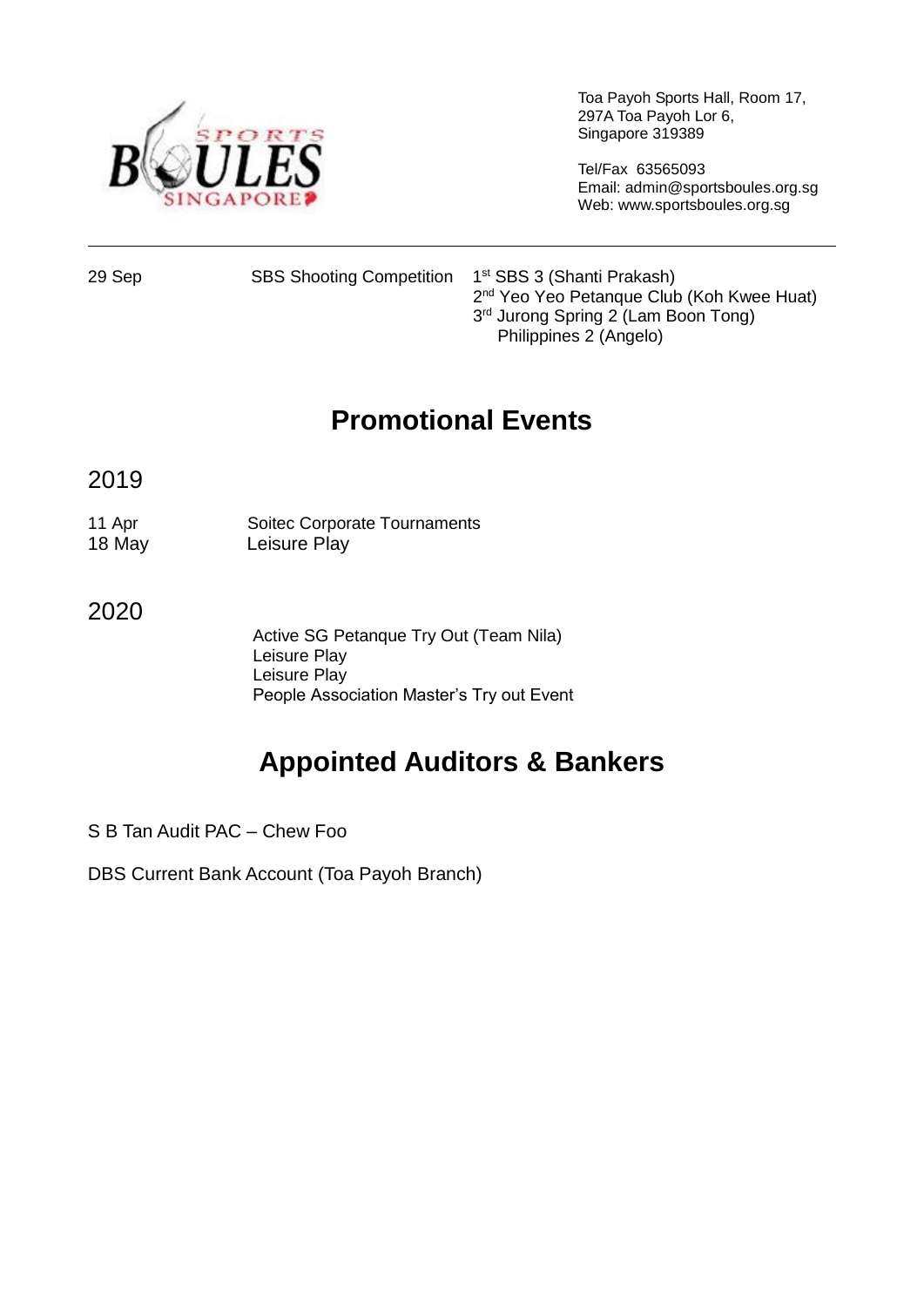

Tel/Fax 63565093 Email: [admin@sportsboules.org.sg](mailto:admin@sportsboules.org.sg) Web: www.sportsboules.org.sg

# **Sports Diary 2020 (Revised)**

| <b>Month/Date</b> | <b>Events</b>                             | <b>Venue</b>                         |  |
|-------------------|-------------------------------------------|--------------------------------------|--|
| <b>January</b>    |                                           |                                      |  |
| 19 (Sun)          | SBS Doubles (Open) 2020                   | Toa Payoh (CANCEL DUE TO<br>COVID19) |  |
| February          |                                           |                                      |  |
| <b>March</b>      |                                           |                                      |  |
| 14 & 15           | <b>Singapore Doubles (Open) 2020</b>      | Toa Payoh (CANCEL DUE TO<br>COVID19) |  |
| April             |                                           |                                      |  |
| <b>May</b>        |                                           |                                      |  |
| 24 (Sun)          | SBS Triples (Open) 2020                   | Toa Payoh (CANCEL DUE TO<br>COVID19) |  |
| June              |                                           |                                      |  |
| July              |                                           |                                      |  |
| 19(Sun)           | <b>SBS Triples (Open)</b>                 | Toa Payoh (CANCEL DUE TO<br>COVID19) |  |
| <b>August</b>     |                                           |                                      |  |
| <b>September</b>  |                                           |                                      |  |
| 20 (Sun)          | <b>SBS Mixed Doubles 2020</b>             | Toa Payoh (CANCEL DUE TO<br>COVID19) |  |
| October           |                                           |                                      |  |
| 17(Sat)           | <b>Inter-school Petanque championship</b> | Toa Payoh (CANCEL DUE TO<br>COVID19) |  |
| November          |                                           |                                      |  |
| $22$ (sat)        | <b>SBS Mixed Triples 2020</b>             | Toa Payoh (CANCEL DUE TO<br>COVID19) |  |
| <b>December</b>   |                                           |                                      |  |
|                   |                                           |                                      |  |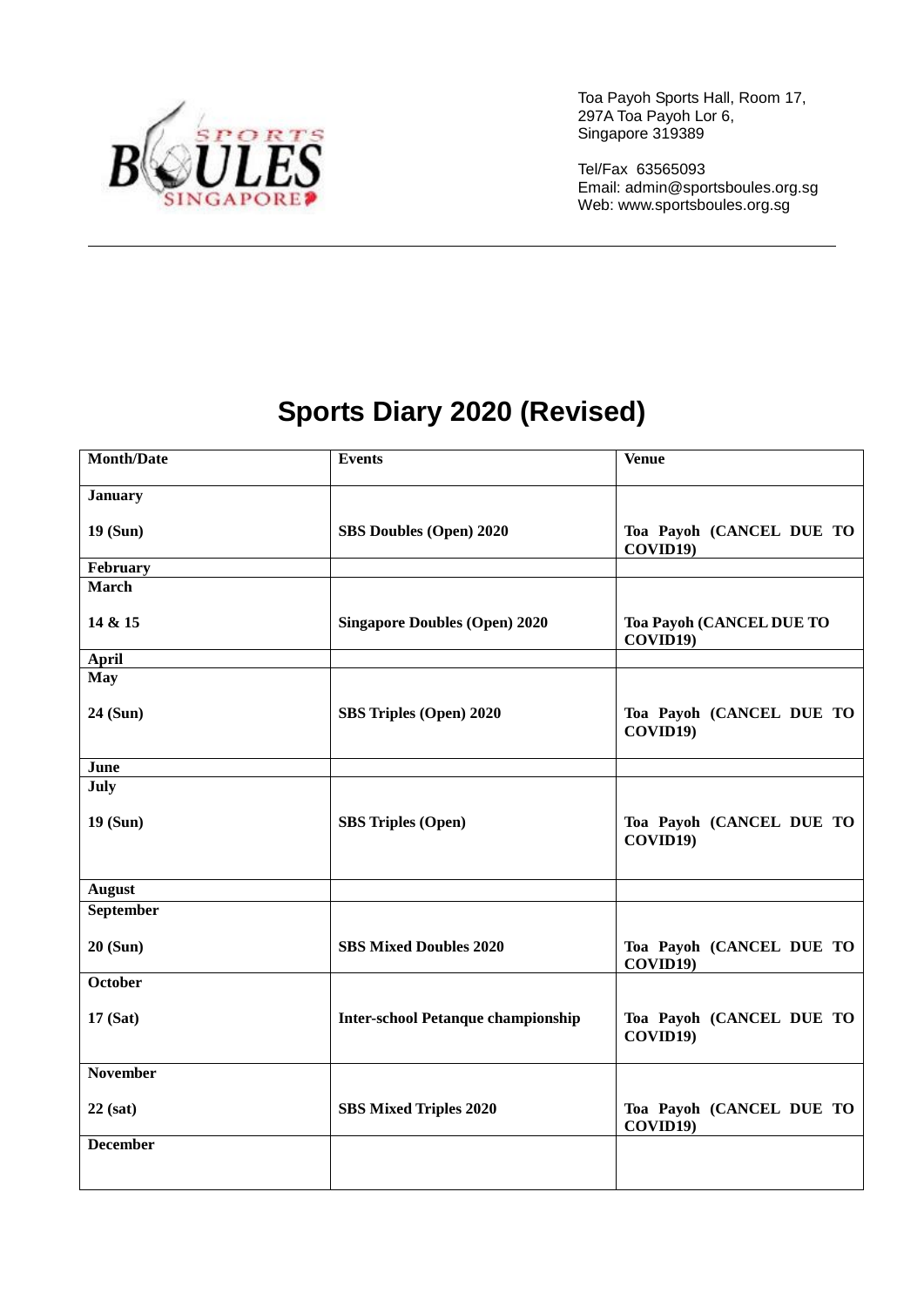

Tel/Fax 63565093 Email: [admin@sportsboules.org.sg](mailto:admin@sportsboules.org.sg) Web: www.sportsboules.org.sg

### **\*Updates\***

#### **Governing Instruments**

Sports boules Singapore was incorporated on the year of 2003. We are registered societies under Registry of Societies and our charity organization registered in 12 Jan 2011 with Charity portal.

#### **Our policies**

Safe sports policy, Anti-doping policy, HR SOP, Finance SOP, conflict of interest policy, Selection Policy, SBS Athlete's agreement, SEA Games Selection Policy, High Performance Program Selection Policy, Singapore Charities Act, Singapore Financial Reporting Standards, SportSG Financial Regulations

#### **Funding Sources**

The main funding from Sports Boules Singapore is from Sportsg fund. Others source of funding will be memberships fees, donation from individual members, competition registration fees.

#### **Conflict of interest Policy**

The Board has put in place documented procedures for Board members and staff to declare actual or potential conflicts of interests on a regular and need-to basis. Board members also abstain and do not participate in decision-making on matters where they have a conflict of interest.

#### **Disclosure of Annual Remuneration of Employees**

Salary range more than  $$100,000 = 0$ Salary range below  $$100,000 = 1$ 

None of the paid staff is related to the executive head/ board members

None of the board members are paid. All board members of Sports Boules Singapore are work on a volunteer basis. None of the board members have work consecutive for more than 10 years.

#### **Future Plans**

We will be collaborating with NTUC and People Association. Working with Singapore Sports school and develop more National Players. Fund Raising events some time in December 2021 target at \$5000. We will continue to do competitions.

#### **Review of financial State for FY20**

Our finance for this financial year is decrease due to the Association have purchase Equipment for the athletes and we participate more overseas competitions.

### **Name Designation Appointed Date Occupation Date of previous appointment** Goh Wee Teck President 11 December 2019 Self Employed **Affiliate member 2016 – 2017 President 2018 - current** Tan Gong Neng | Hon. Secretary | 11 December 2019 | Self Employed | Ordinary member

#### **Committee members**